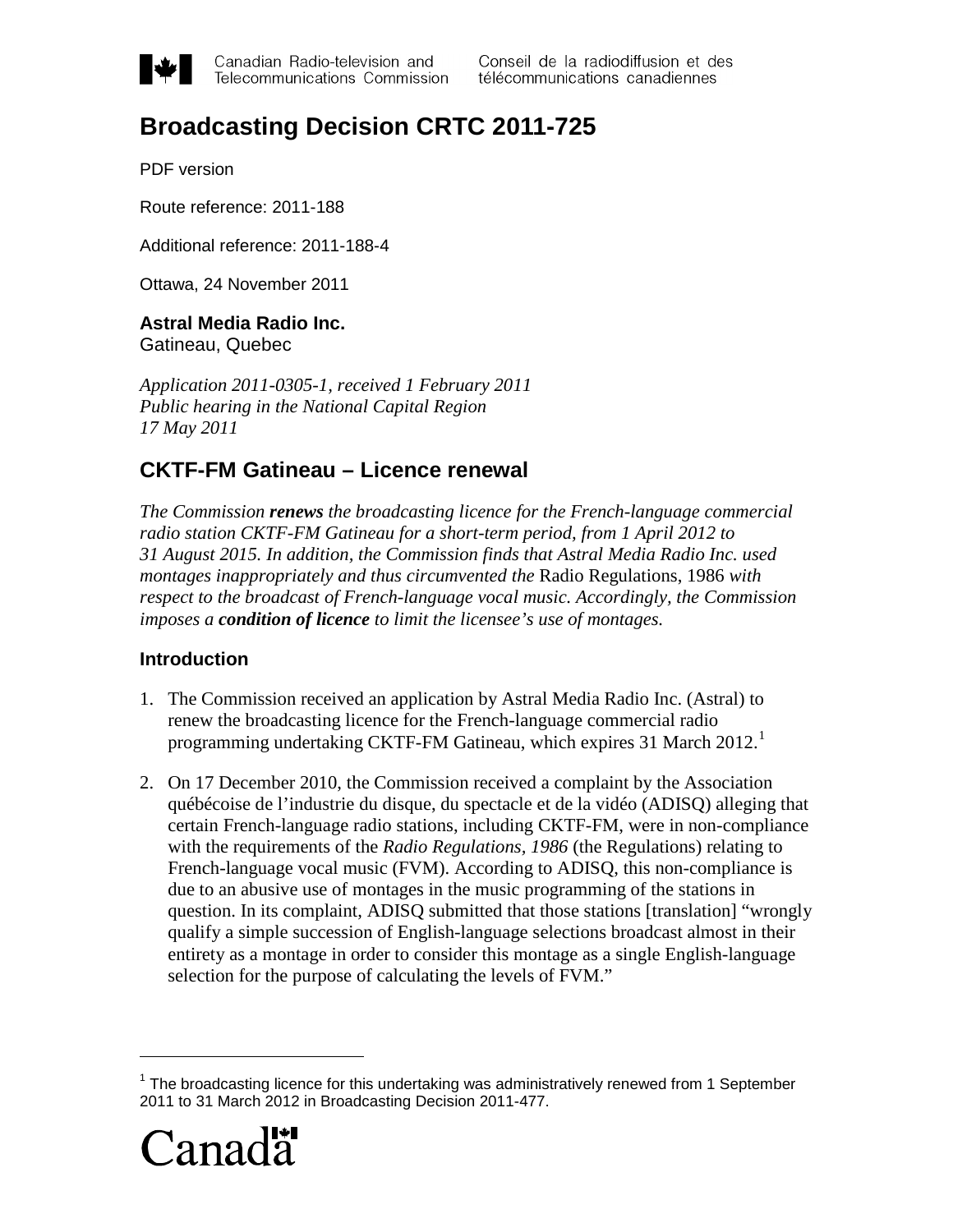- 3. On 6 and 7 January 2011, the Society of Composers, Authors and Music Publishers of Canada (SOCAN) and the Association des professionnels de l'édition musicale (APEM) submitted letters of support relating to ADISQ's complaint.
- 4. On 16 March 2011, the Commission issued Broadcasting Notice of Consultation 2011-188. In that notice, the Commission noted that, because of the inappropriate use of montages, the licensee may have failed to comply with sections 2.2(5) and 2.2(10) of the Regulations relating to the broadcast of FVM, during the broadcast week of 23 to 29 May 2010 and between 6:00 a.m. and 6:00 p.m. Monday to Friday of that same week, as well as with section 15 of the Regulations relating to contributions to Canadian content development (CCD), for the 2009-2010 broadcast year. In the same notice, the Commission also noted its intention to discuss with the licensee the possibility of imposing additional measures relating to the broadcast of montages (e.g. the imposition of conditions of licence limiting the duration and frequency of montages).
- 5. In addition, the Commission directed the licensee to attend a public hearing to show cause why a mandatory order requiring it to comply with the above-mentioned sections of the Regulations should not be issued.
- 6. The Commission received an intervention in support of the application, interventions in opposition, and comments. The public record for this proceeding can be found on the Commission's website at [www.crtc.gc.ca,](http://www.crtc.gc.ca/) under "Public Proceedings."

#### **Interventions and reply**

- 7. The ministère de la Culture, des Communications et de la Condition féminine du Québec (the Ministère) and ADISQ both submitted comments in this proceeding. In its comment, the Ministère reiterated the position it took during the proceeding for Broadcasting Public Notice 2006-158 (the 2006 Commercial Radio Policy), which was that the level of FVM provides an important opportunity to broadcast Frenchlanguage songs. It asked that the Commission be vigilant in enforcing strict adherence to its own regulatory provisions.
- 8. ADISQ indicated that the Commission's current intervention is fully justified, as broadcasters were warned of this possibility in 2006. ADISQ stated that licensees may not limit themselves to a single part of the entire regulations to be considered compliant. In addition, in regard to non-compliance with CCD requirements, ADISQ expressed support for the Commission's position, which is that good behaviour by a group of stations does not redeem non-compliance by one of its stations.
- 9. SOCAN, APEM and the Société professionnelle des auteurs et des compositeurs du Québec supported ADISQ's position and the solutions it proposed.
- 10. In its reply, Astral submitted that ADISQ's arguments do not prove that its montages are non-compliant. According to Astral, its montages are compliant with the Commission's definition. Astral expressed concern that ADISQ called for the disqualification of all its montages without explanation or justification. Astral claimed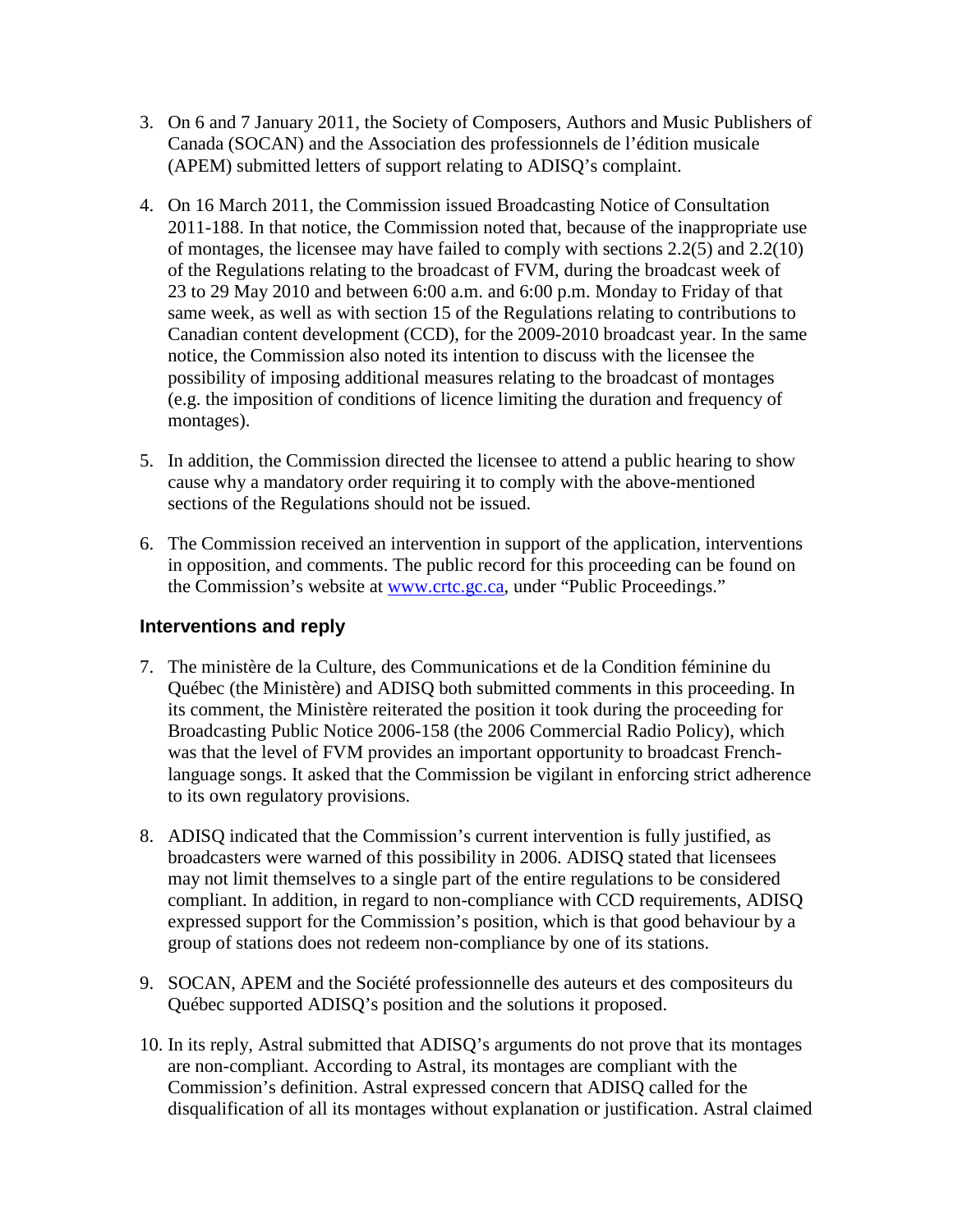that the Commission is trying to impose additional measures by changing the definition of a montage as set out in the current regulations so that the definition may be interpreted differently. Finally, in regard to its non-compliance relating to CCD contributions, Astral stated that it is prepared to make its outstanding contributions to an eligible party should the Commission refuse to consider the École nationale de l'humour (ÉNH) as an eligible party.

11. After examining the public record for this application in light of applicable policies and regulations, the Commission considers that the issues it must address are the following: the broadcast of montages and of FVM, and the licensee's apparent noncompliance relating to its CCD contributions.

#### **Regulatory framework**

#### **Montages**

- 12. The Regulations define a montage as "a compilation of one minute or more in duration containing excerpts from several musical selections but does not include a medley." The Regulations also define a montage as a musical selection, which is defined as follows: "any live or recorded music of one minute or more in duration that is broadcast uninterrupted, and includes a medley and a montage."
- 13. In paragraph 42 of Public Notice 1998-132, the Commission provides the following details regarding montages:

42. … in order to be classified as a montage, the programming should consist of excerpts that are tightly woven and tied together by unifying elements such as a common rhythm or theme. Several unrelated musical excerpts played back to back, will therefore not be considered to be a montage, even if they are by the same artist. In cases where it is not clear whether the programming is a montage or a series of shortened selections, the Commission will consider the programming as a series of shortened selections.

14. In the 2006 Commercial Radio Policy, the Commission again addressed the issue of montages. Paragraphs 95 and 96 indicated the following:

95. Regarding the issue of montages, the Commission emphasizes the importance of playing musical selections in their entirety. However, the Commission has recognized that there can be positive aspects to programming montages. Properly used, montages allow audiences to discover new Canadian artists or selections that would not otherwise be broadcast. The Commission is, however, of the view that montages should not be used to circumvent the regulatory requirements related to [FVM].

96. Accordingly, the Commission will closely monitor the use of montages and will deal with any problems on a case-by-case basis, imposing necessary measures when appropriate.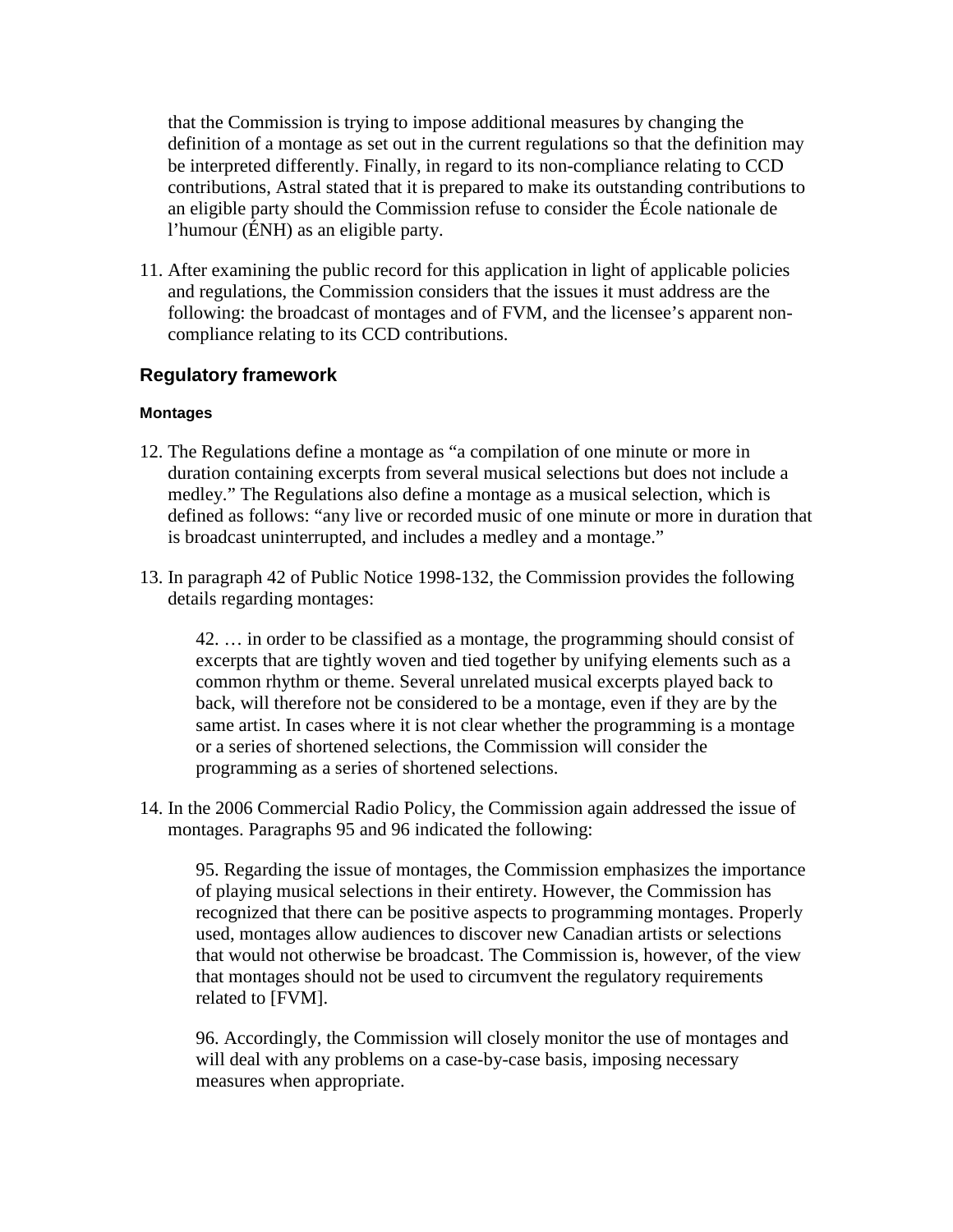#### **French-language vocal music**

15. The Commission's objectives regarding the broadcast of FVM were set out in paragraph 151 of Public Notice 1998-41:

151. The Commission's requirements are based on two related goals. It wishes to support a francophone recording industry in Canada and to allow francophones to have access to music reflecting their culture. The Commission has always considered it to be the responsibility of French-language broadcasters to continue their efforts to contribute to the development of French-language expression.

16. In paragraph 38 of the 2006 Commercial Radio Policy, the Commission clarified its requirements for airing FVM as follows:

38. To ensure that French-language radio stations holding commercial licences serve the needs and interests of their audiences, section 2.2 of the Radio Regulations requires that at least 65% of the category 2 vocal musical selections aired by French-language stations during each broadcast week be in the French language. To ensure that French-language vocal selections are not consigned to periods with relatively small audiences, the Radio Regulations also require that at least 55% of the category 2 vocal musical selections aired by French-language stations each week between 6 a.m. and 6 p.m., Monday through Friday during any broadcast week be French-language selections.

#### **Commission's analysis and decisions with respect to montages and French-language vocal music**

- 17. The Commission reiterates its view that French-language broadcasters must continue striving to contribute to the development of French-language expression. As mentioned above, the Commission indicated in the 2006 Commercial Radio Policy that montages should not be used to circumvent the regulatory requirements relating to FVM, and that it will closely monitor the use of montages and will deal with any problems on a case-by-case basis, imposing necessary measures when appropriate.
- 18. The Commission considers that the time allocated to the broadcast of non-Canadian English-language music through montages is cause for concern. Its analysis of CKTF-FM's logger tapes and music list for the week of 23 to 29 May 2010 revealed that the 75 montages broadcast by the licensee represented 14.5% of the 126 hours of programming broadcast that broadcast week. Further, the montages were all counted as English-language selections.
- 19. At the hearing, the Commission asked Astral and other licensees to submit in writing their respective positions on the possibility of implementing transitional measures applicable to their respective stations that would ensure that the use of montages remains consistent with the objective of the regulations and the intent of the Commission's policy on montages.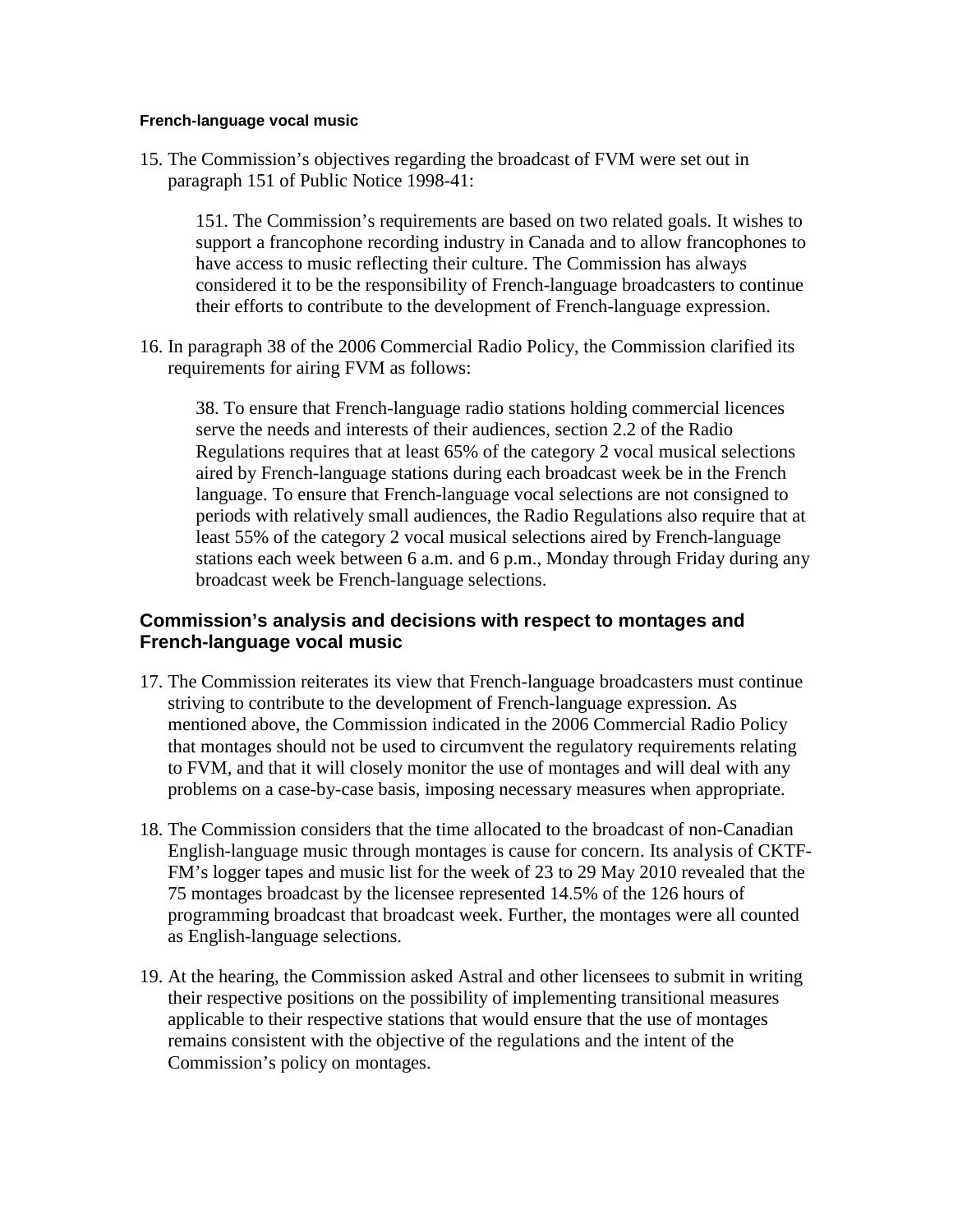- 20. In response to the Commission's request, Astral and the other licensees consulted with each other and established a collective commitment to devote no more than 14% of each broadcast week to montages from 1 September 2011 to the earliest of the following two dates: a) 31 August 2013 or b) the Commission's comprehensive review of the various elements of the FVM policy.
- 21. In the present case, the Commission notes that the montages broadcast by the licensee are mostly made up of excerpts of non-Canadian English-language music, that they account for a significant part of the station's programming, and that they are not generally made up of selections by new artists that would not otherwise be broadcast. The Commission also notes that, in several instances, the montages are not made up of musical excerpts that are tightly woven and tied together by unifying elements but instead are played almost in their entirety, and that the duration of each montage is relatively long.
- 22. In addition, the Commission notes Astral's comments to the effect that it believes that the Commission is trying to impose additional measures by changing the definition of a montage as set out in the current regulations so that the definition may be interpreted differently.
- 23. The Commission considers that Astral's interpretation of the rules regarding montages would permit it to broadcast montages that:
	- include long excerpts from several non-Canadian English-language selections that would count as a single English-language selection;
	- account for a significant part of the station's programming;
	- generally would not be made up of selections by new artists that would not otherwise be broadcast;
	- in many cases, are not made up of musical excerpts that are tightly woven and tied together by unifying elements;
	- would be composed of musical excerpts that would instead be played almost in their entirety; and
	- are of relatively long duration.

The Commission considers that such an interpretation is not in line with the objectives of the regulations relating to FVM or the intent of the policy on montages.

24. The Commission considers that Astral's practices enable it to maintain the required regulatory percentage of FVM while broadcasting significantly fewer Frenchlanguage selections. Accordingly, the Commission finds that these practices constitute an inappropriate use of montages and thus allow for the circumvention of the regulatory requirements relating to FVM.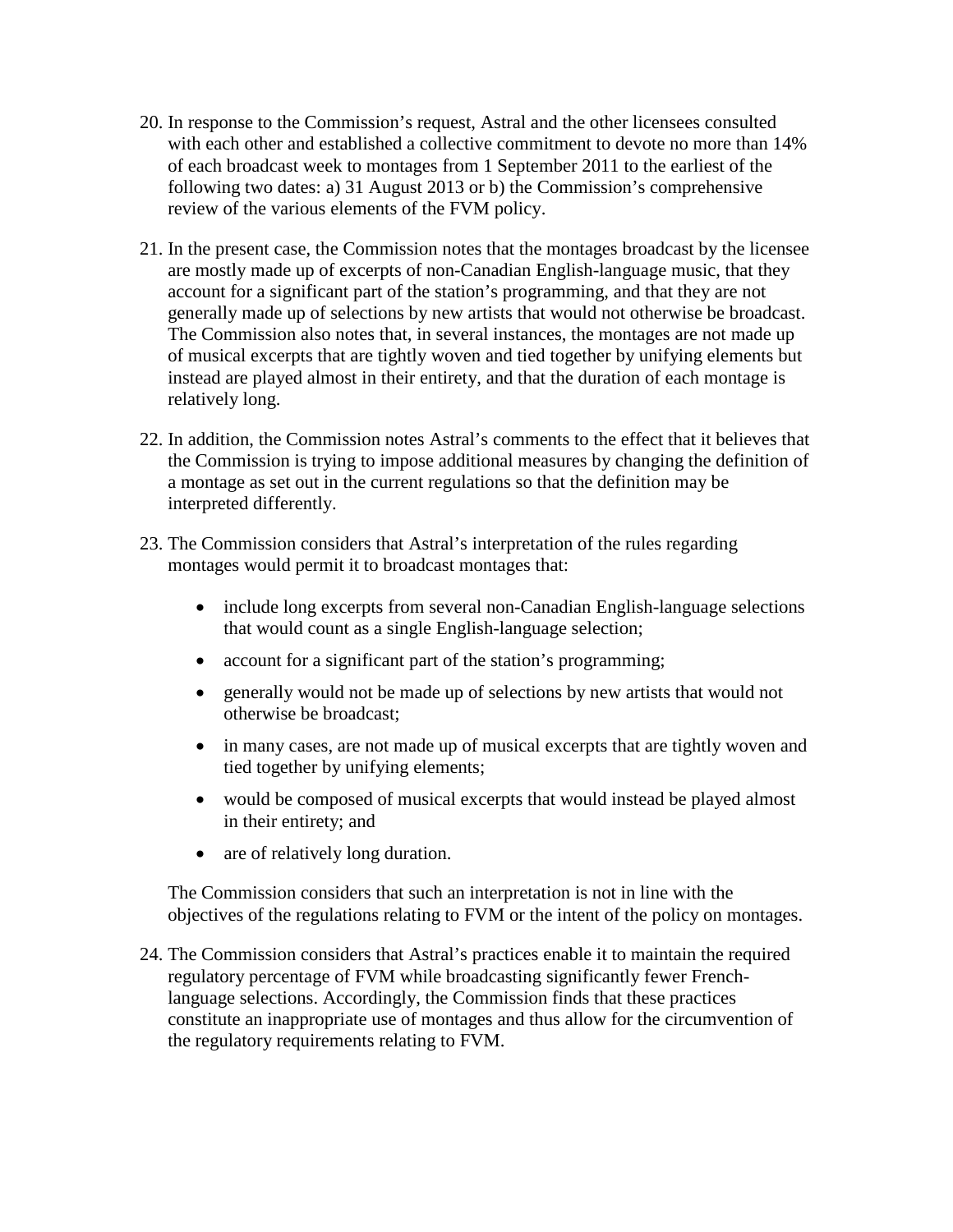25. The Commission notes the joint proposal made by the licensees called to the hearing to limit the overall duration of montages to no more than 14% of all programming broadcast each broadcast week. However, the Commission is of the view that the level proposed by the licensees is too high and that it would not ensure compliance with the regulatory requirements relating to FVM and Canadian content. Given its concerns regarding the percentage of English-language musical selections broadcast by Astral, the Commission considers that there is reason to limit the overall duration of montages further. In light of the foregoing and as an incentive for the licensee to broadcast more FVM and thus respect the regulatory requirements, the Commission considers it appropriate to limit the maximum duration of montages broadcast each broadcast week to 10% of all programming, i.e., to 12 hours and 36 minutes. Accordingly, the Commission imposes the following **condition of licence** with respect to the use of montages:

The licensee shall devote no more than 10% of all of programming broadcast each broadcast week to montages. For the purposes of this condition of licence, the term "broadcast week" shall have the meaning set out in the *Radio Regulations, 1986*.

26. In addition, during the hearing, some licensees stated that the Commission's definitions and expectations regarding montages leave room for interpretation and that they should be clarified. Although the Commission does not share this view, it has nonetheless published today Broadcasting Information Bulletin 2011-728, in which it reiterates its objectives and expectations regarding the broadcast of montages by radio licensees, refers to the relevant sections of the regulatory framework and confirms the interpretation that should be given to certain terms.

#### **Commission's analysis and decision with respect to contributions to Canadian content development**

- 27. The licensee made CCD contributions to the ÉNH for the 2009-2010 broadcast year. In paragraph 108 of the 2006 Commercial Radio Policy, the Commission specified which parties and initiatives are eligible for CCD funding other than FACTOR and MUSICACTION. The Commission notes that the ÉNH is not an eligible party under the 2006 Commercial Radio Policy, and that it is not an initiative that is directly targeted to audio content.
- 28. The Commission recognizes the ENH's role in training new humourists in Quebec and encourages the licensee to develop an activity associated with the ÉNH that corresponds to the Commission's policy on CCD. However, the licensee cannot include its contributions to the ÉNH for the 2009-2010 broadcast year in its CCD contributions. As such, CKTF-FM has a \$197.29 shortfall in its CCD contributions for the broadcast year in question.
- 29. Accordingly, the Commission requires the licensee to direct at least \$197.29 to a party or initiative that is eligible for CCD funding, within 60 days of this decision, and to provide the Commission with proof of payment.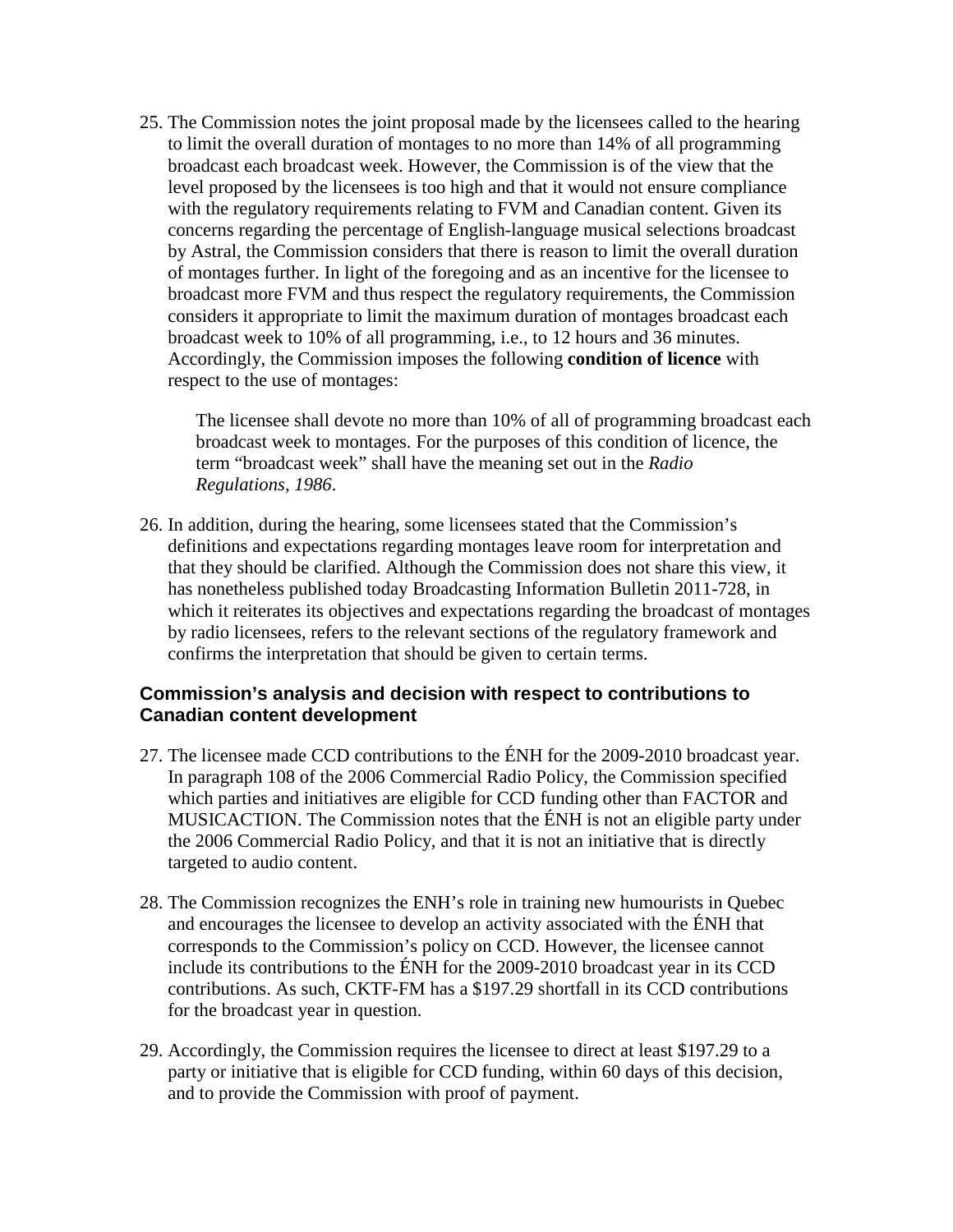30. Furthermore, the Commission notes that the contributions made to the ÉNH by the 23 other stations owned by the licensee are also not eligible, and as such, this issue may be raised again during the licence renewal process for those stations. If the total shortfall in CCD contributions for the licensee's 23 other stations is paid to a party or initiative that is eligible for CCD funding before these stations renew their licences, the Commission requests that Astral notify it and provide proof of payment.

# **Conclusion**

- 31. In Broadcasting Information Bulletin [2011-347,](http://www.crtc.gc.ca/eng/archive/2011/2011-347.htm) the Commission announced a revised approach for dealing with non-compliance by radio stations. Specifically, the Commission indicated that each instance of non-compliance would be evaluated in its context and in light of factors such as the quantity, recurrence and seriousness of the non-compliance. The Commission also indicated that it would consider the circumstances, the arguments provided by the licensee, as well as the measures taken to rectify the situation.
- 32. The Commission also specified that possible sanctions would include short-term licence renewal, imposition of conditions of licence, mandatory orders, and nonrenewal or suspension of licence.
- 33. In light of the licensee's non-compliance with respect to CCD contributions and the practices used by the licensee to circumvent regulatory requirements relating to FVM, and in accordance with its revised approach to non-compliance by radio stations, the Commission deems it appropriate to renew the licence for CKTF-FM for a short-term period. Furthermore, it considers that there is no need to issue a mandatory order directing the licensee to adhere to sections 2.2(5), 2.2(10) and 15 of the Regulations. Accordingly, the Commission **renews** the broadcasting licence for the Frenchlanguage commercial radio programming undertaking CKTF-FM Gatineau from 1 April 2012 to 31 August 2015 under the terms and **conditions of licence** set out in the appendix to this decision.
- 34. In addition, the licensee is required to direct at least \$197.29 to a party or initiative that is eligible for CCD funding, within 60 days of this decision, and to provide the Commission with proof of payment.

### **Employment equity**

35. Because this licensee is subject to the *Employment Equity Act* and files reports concerning employment equity with the Department of Human Resources and Skills Development, its employment equity practices are not examined by the Commission.

#### Secretary General

#### **Related documents**

• *Requirements for the broadcast of radio montages*, Broadcasting Information Bulletin CRTC 2011-728, 24 November 2011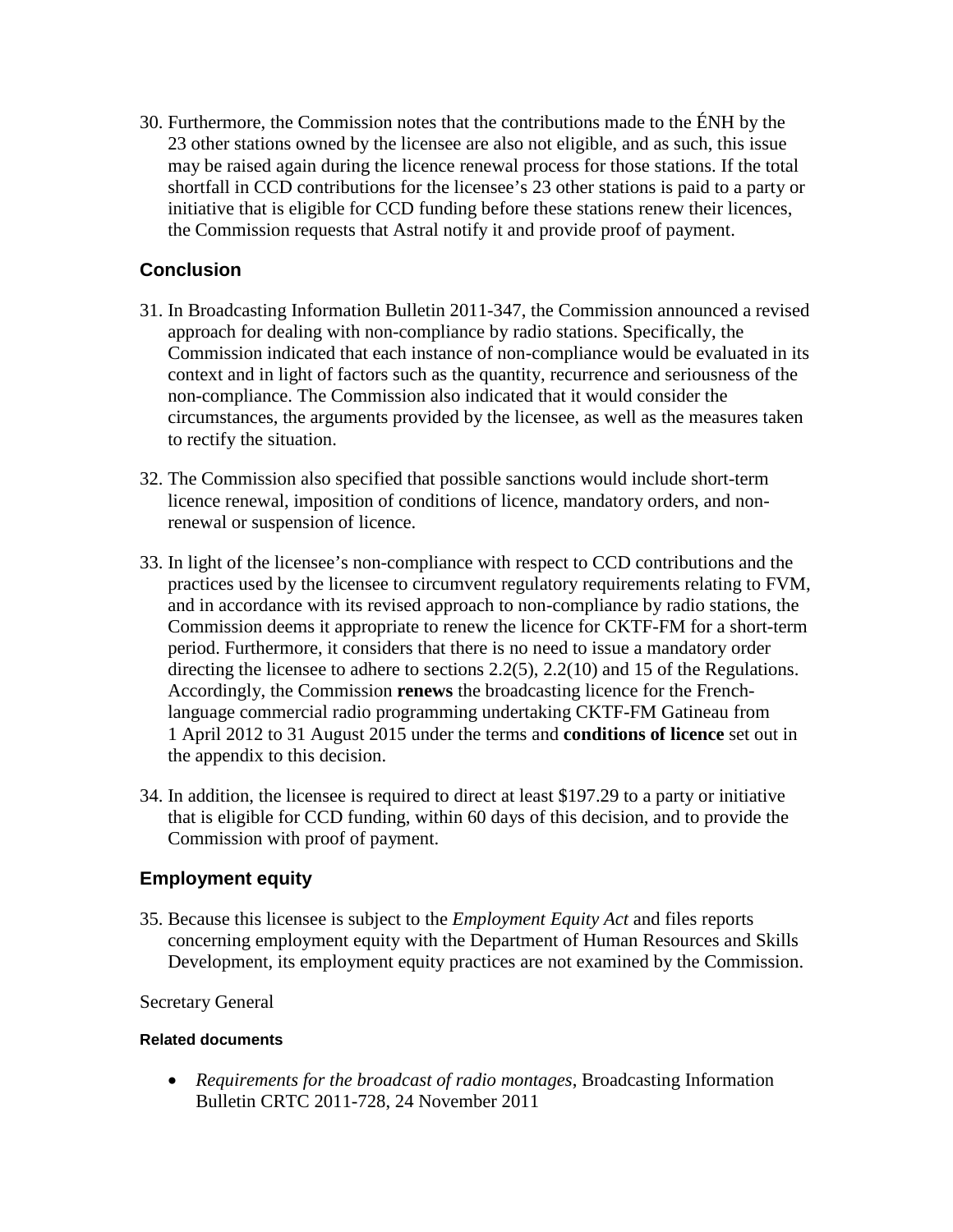- *Administrative renewals*, Broadcasting Decision CRTC 2011-477, 9 August 2011
- *Revised approach to non-compliance by radio stations*, Broadcasting Information Bulletin CRTC 2011-347, 26 May 2011
- *Notice of hearing*, Broadcasting Notice of Consultation CRTC 2011-188, 16 March 2011
- *Conditions of licence for commercial AM and FM radio stations*, Broadcasting Regulatory Policy CRTC 2009-62, 11 February 2009
- *Commercial Radio Policy 2006*, Broadcasting Public Notice CRTC 2006-158, 15 December 2006
- *Regulations Amending the* Radio Regulations, 1986 *– Commercial Radio Programming*, Public Notice CRTC 1998-132, 17 December 1998
- *Commercial Radio Policy 1998*, Public Notice CRTC 1998-41, 30 April 1998

*\*This decision is to be appended to the licence.*